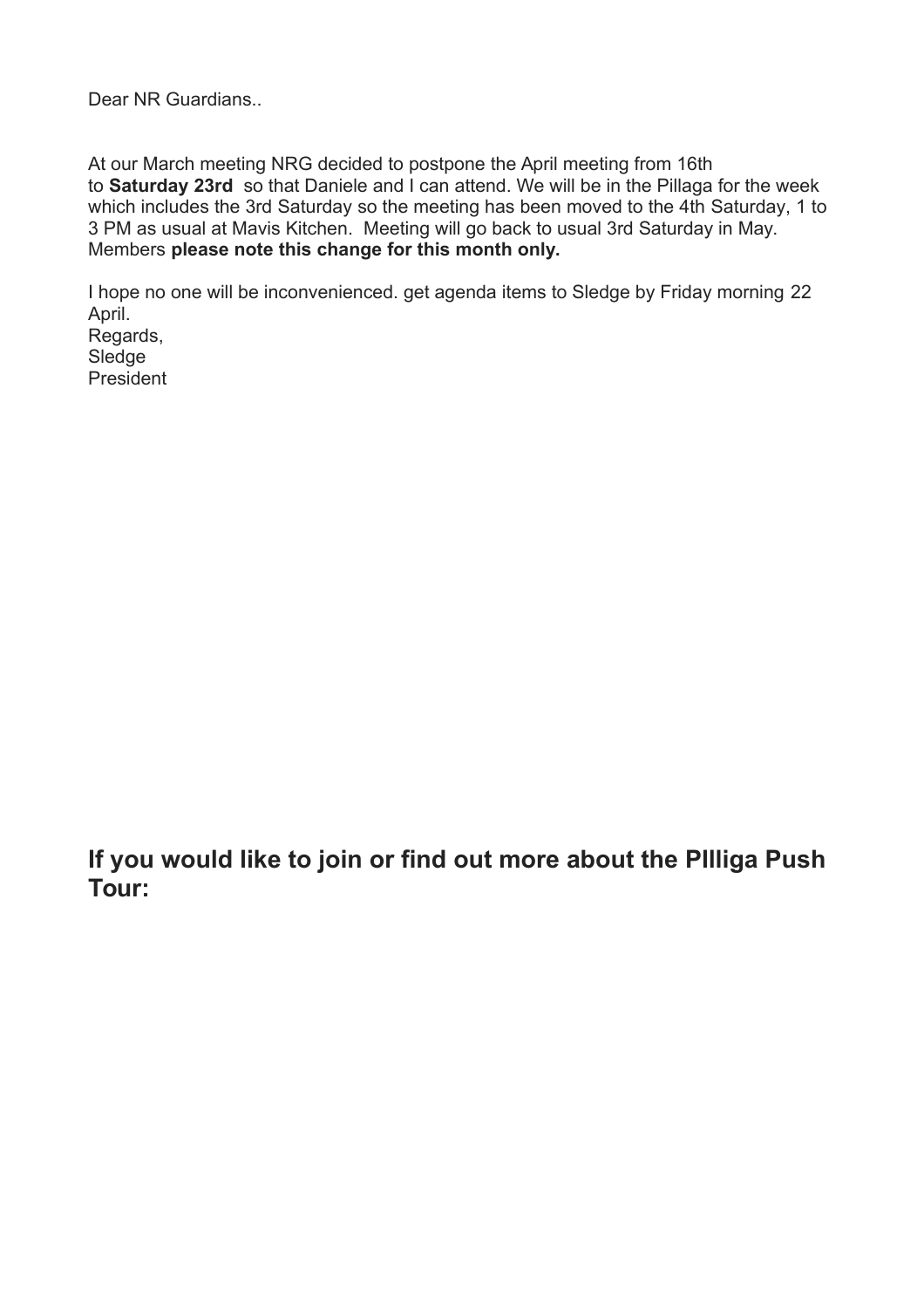

# TRAVEL WITH US TO DISCOVER THE SITES AND DELICHTS OF THE PILLICA & LEARD FOREST

Stay at the Pilliga Camp Witness the destruction of inappropriate mining





#### **CONTACT**

John Simpson - 0418 289 896 Lisa Costello - 0439 261 055 **ITINEARY CAN CHANGE TO SUIT PARTICIPANTS** BRING ENOUGH FOOD SNACKS, DRINKING **WATER for 3 DAYS, WARM CLOTHES,** CAMPING GEAR, BEDDING, CAMERA/VIDEO, DONATIONS to PILLIGA CAMP FOR MEALS

#### DAY 1

Day option - Sliding Springs Observatory 6<sub>pm</sub> Meet at Pilliga Hot Bore Baths Dinner @ Pilliga Pub

#### DAY 2

Bring packed picnic lunch plenty of water & snacks

8.30am Visit Pilliga Forest Discovery Centre

11.30am Dandry Gorge Sculpure in the scrub walk and lunch

### 3pm

Set-up tents at Pilliga Camp Meet the Protectors Help with communal dinner

#### DAY 3

Bring packed picnic lunch plenty of water & snacks

#### 8.30am

Coal seam gas field tour and production wells and Bohena 7 spill site and Leewood Water treatment plant **Lunch option - Leard Forest** 

Contacts: John Simpson 0418 289 896 Lisa Costello 0439 261 055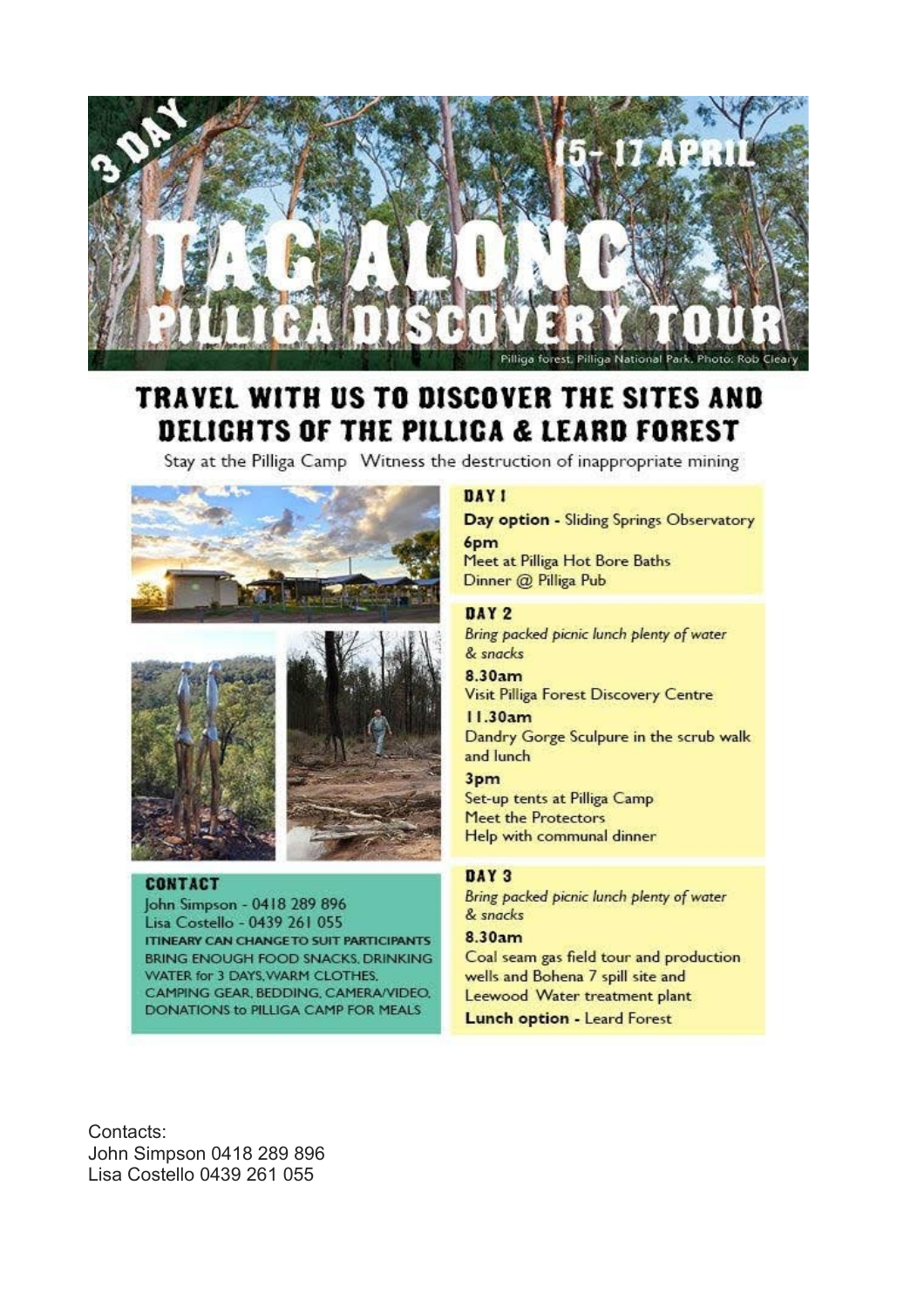Here's my draft submission.

Pls advise any changes or additions you think appropriate. Thanks, **Sledge** 

Submission re Nimbin "Cubes" Development Application No. 5.2015.170.1 DP 852412 lot 310, DP 1026562 lot 4, DP 1026562 lot 3, 78 Cullen Street NIMBIN, 80 Cullen Street NIMBIN, 82 Cullen Street NIMBIN

By Scott Sledge

50 Gabal Road Lillian Rock NSW 2480

I have been involved with Nimbin since purchasing land nearby in 1979. I have been an officer of the Nimbin Community Development ASSOCIATION and served on the Nimbin Community Centre Management Committee for many years.

I submit that the Regular monthly meeting of the **Northern Rivers Guardians, Inc.** on

19th March 2016 did **resolve** that I should write to Council on behalf of our 600 + members to say that we find the Cubes development to be inappropriate for the villlage of Nimbin and we oppose it.

**No Social Licence** : We have concerns about the proposal to allow a motel in the centre of Nimbin village. This has not been approved by any of the community consultation which resulted in planning documents such as the Nimbin LEP. The cooperation of the local community will be essential for any successful venture so we submit that visual and social impacts should be considered when making decisions around future developments. It is not good enough to say the developer should manage his own risks. Inappropriate development puts at risk the future of our village and all who normally enjoy it.

**Adverse effects on existing businesses and residents** : There may be an argument to say visitors could want to stay longer if more accommodation is available, but there is currently unused accommodation in the village environs which is more compatible with Nimbin lifestyles and less expensive than the \$99 /nite /unit proposed by the Cubes developers.

Proposed tiny boxes requiring air-conditioning the units will not be ecologically sustainable and will be a travesty of what our village values. The proponents have put their case for favourable treatment by Council wrapped in deceptive language that plays on the rightful reputation of our village and regions for being innovative, progressive and ecological. When the spin is stripped back we see gross opportunism by outsiders who beg for concessions which Council does not /has not afforded to long-term local businesses and community associations. If Council is going to go "easy" then let it start with locals. To say tiny pre-fab boxes will provide a cheap hospitality option defies logic. Why would a backpacker pay \$99 /nite for an air-conditioned box when more pleasant accommodation is available already at lesser costs? Except for January and around Mardi Grass time existing Nimbin accommodation is rarely full. The room plans for The Cubes indicate the units would be so small a guest would need to close the door to the toilet to use the wash basin ! The only advantage for The Cubes would be their central location: however the Hotel offers backpacker rooms there already.

**MOTEL in the town centre**: Probably the "budget " tourists will bring their cars. That would make this a motel.

I suspect the developers' motive in calling this *backpackers accommodation* is to argue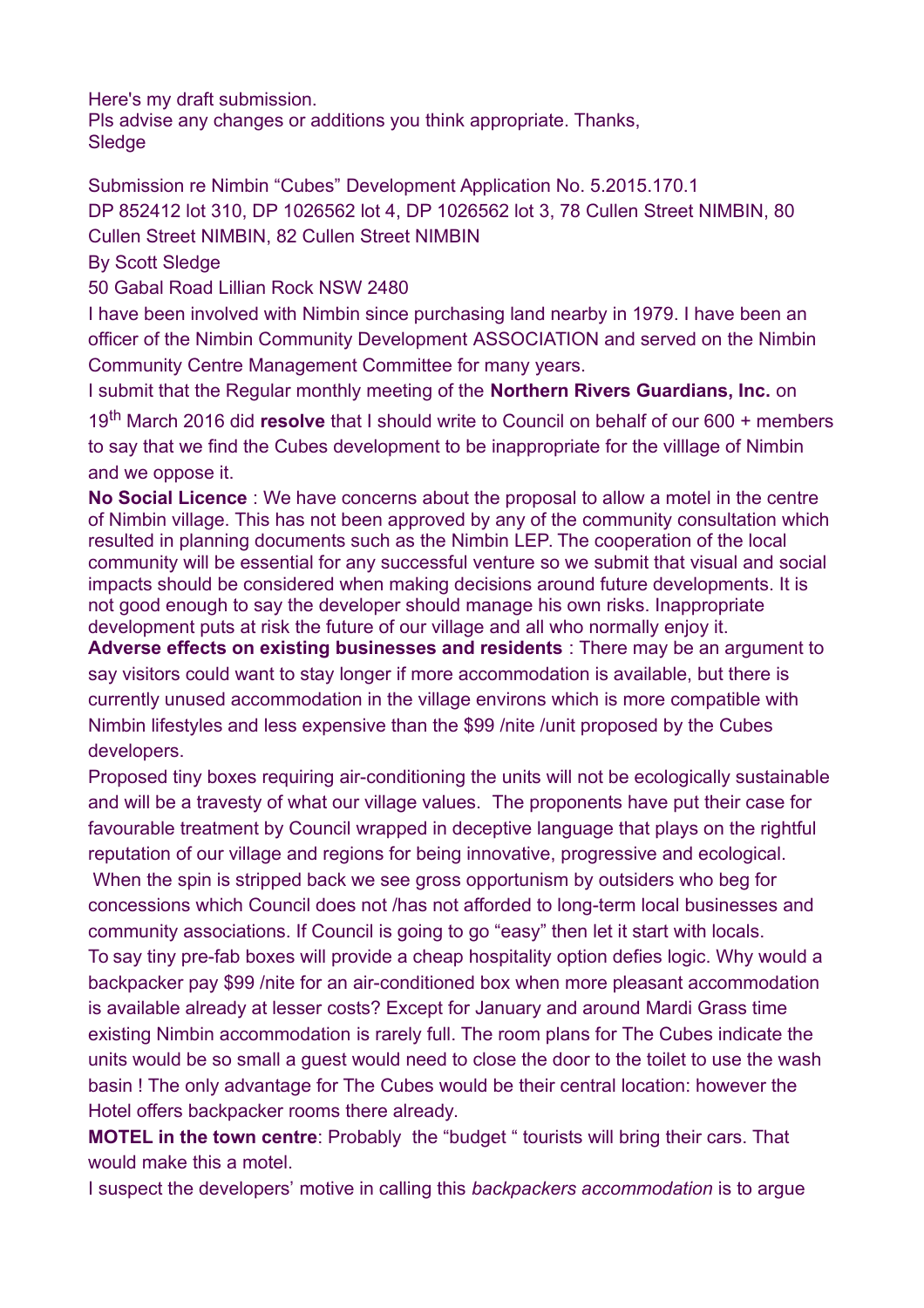less car parking spaces to be required on the premises. And certainly the line-marking idea is audacious: we the residents and ratepayers have already paid for the paving of the Western carpark ! Line marking will not add any more parking space, but the Cubes will use existing parking space not only in the Western carpark but along Cullen Street, which is already in short supply.

**Traffic hazzards** : Some clients staying at the Cubes will park in the Community Centre next to the public toilets, which will further complicate access by those attending the Community Centre, Nimbin Neighbourhood and Information Centre and the public toilets. Entrance /egress off Cullen Street for the Cubes will add to congestion and danger to other vehicles and pedestrians in this high traffic area.

We see no benefit to members of the public or existing businesses in Nimbin village apart from vague promises of longer visitor stays, which is yet to be proven and in fact is highly dubious given the mean space allowed for each unit and the noise of close tenancy and 26 or more air conditioning units. And how will that serve to inform visitors how we as locals want to live sustainably and at peace with nature?

We submit that a traffic management study should be paid for by the developer, but selected and commissioned by Council to ensure an independent result.

We further submit that the developer be required to have on-site parking adequate for all units and staff to avoid further stress on the tight parking situation in the vicinity of this property.

Please consider our submission that The Cubes is inconsistent with the character of Nimbin village. It could be appropriate on the village outskirts or some other location, but not where proposed.

Sincerely, Scott Sledge President Northern Rivers Guardians,Inc 2nd April 2016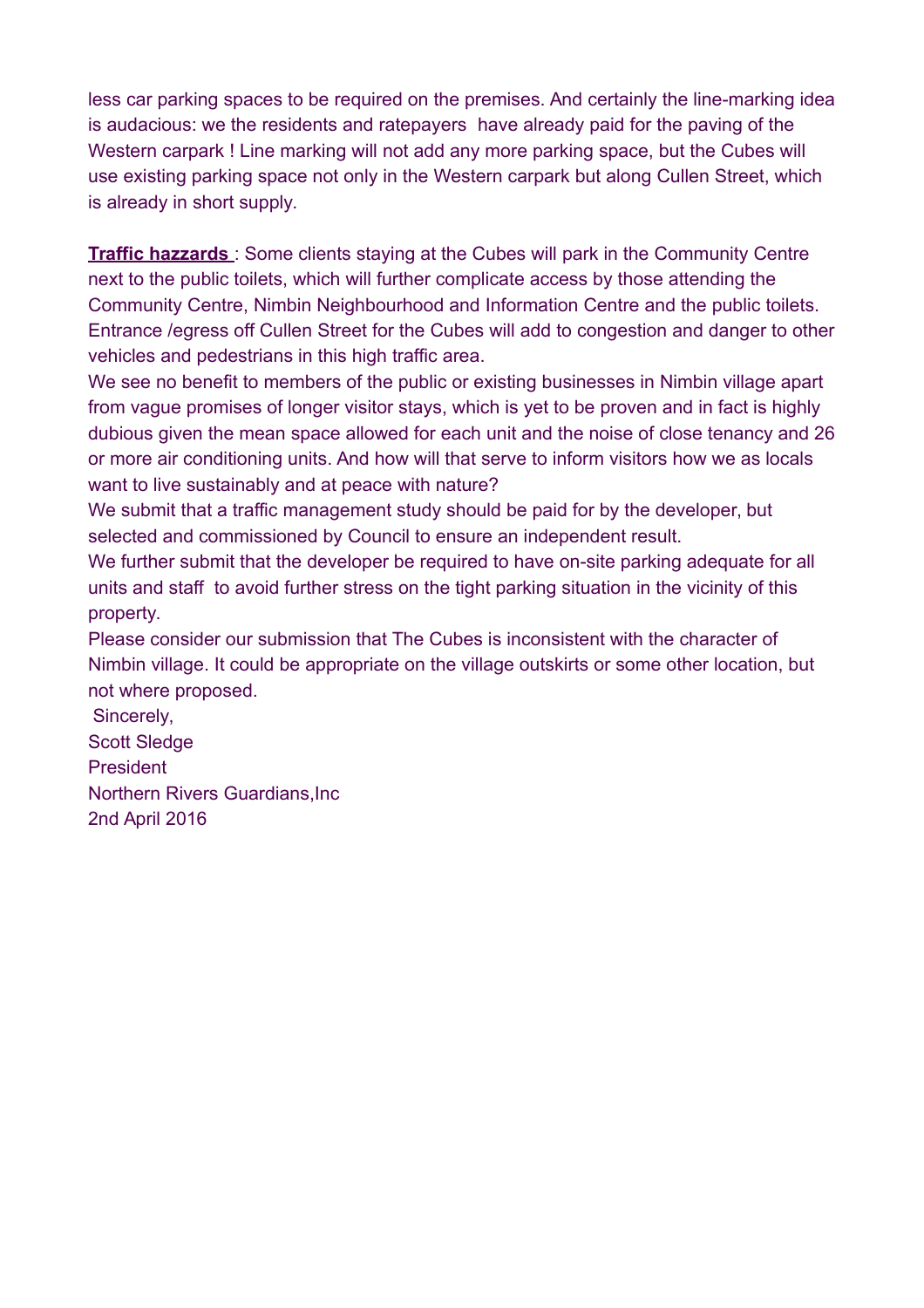Dear members,

Thank you for electing to participate in the NCC group insurance scheme for 2016-17. Some information about the newly negotiated policies and premium is attached. Please take the time to read it and circulate the Important Information document to your members so they are fully informed about the inclusions and limits of coverage.

You should expect to receive an invoice for your 2016-17 premium soon. After it is paid I am able to distribute the Certificates of Insurance.

Please contact me if you have any questions or concerns about the insurance coverage for the upcoming year.

Thanks again for participating in the scheme and helping to make subsidised insurance available for all our members.

Regards, **Queene** 

**Queene Ostria Accounts & Administration Officer Nature Conservation Council of NSW w: (02) 9516 1488 | e: [outreach@nature.org.au](mailto:outreach@nature.org.au)**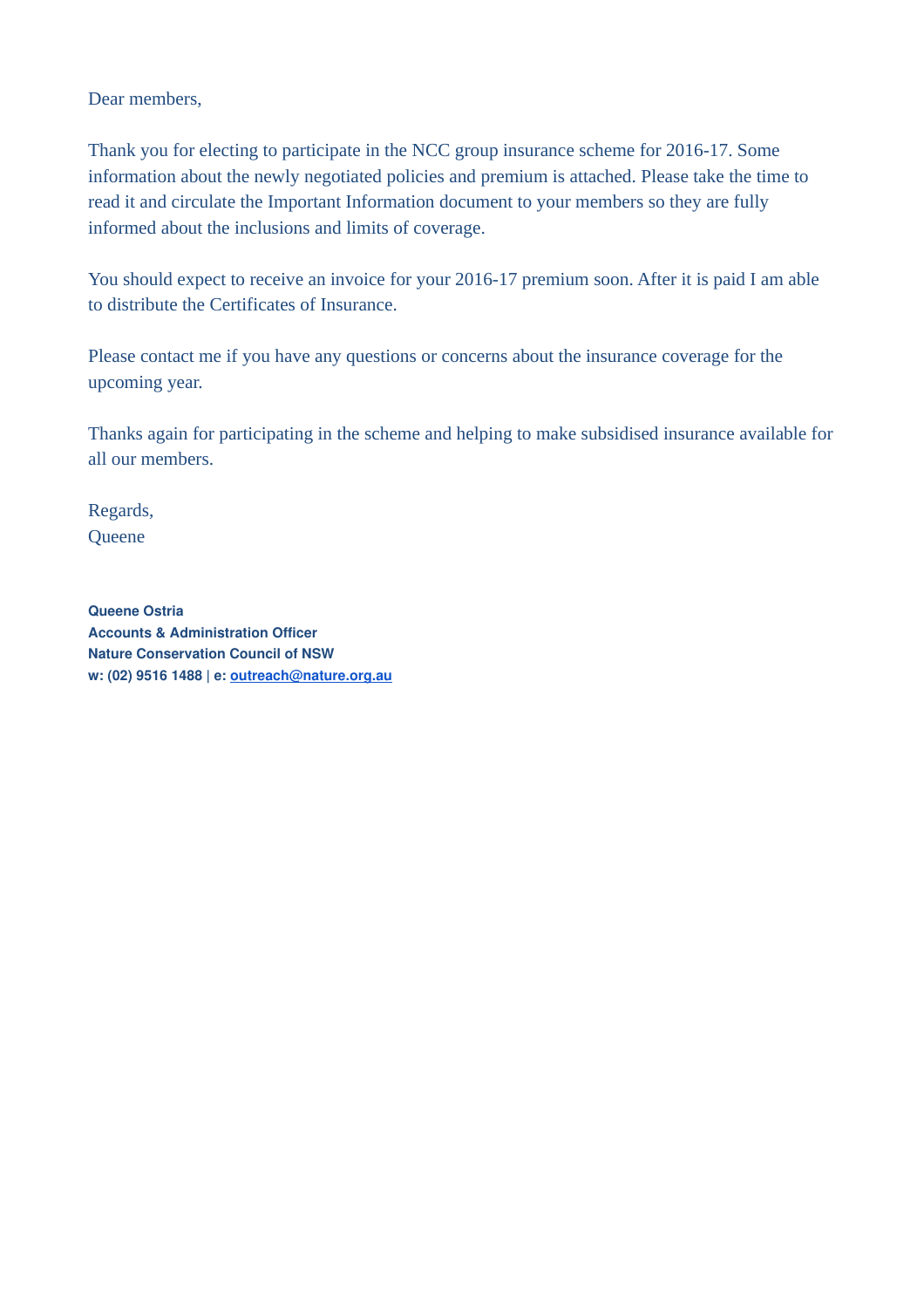Dear Train enthusiasts,

Tweed council is currently supporting a rail trail proposal on the railway line between Murwillumbah and Crabbes Creek. The Northern Rivers Railway Action Group and TOOT are meeting together at Murwillumbah railway station on Friday 1<sup>st</sup> April at 2pm to advocate to reinstate the Casino to Murwillumbah railway service as a regular commuter service and extend the railway to the Gold Coast, approx. 25 kms. Alina Rylko from the Tweed Daily News will be there to write a story on this issue for the Federal Election. We are asking for Federal funding to connect the NSW Northern region with Southern Qld by railway.

State governments for decades in NSW have consistently put money into roads instead of railways and traffic congestion, road accidents, carbon emissions and air pollution have increased hugely. People who don't have cars or who can't drive are unable to get health, education, social and employment needs met.

The Nationals and Labor show no interest in providing a railway service for this area. Donations made to both parties over the years show that many come from trucking companies, oil companies, car and road construction companies. For over a hundred years there's been discussion about having a railway that connects us to Southern Qld. The North Coast would benefit from having regular, accessible railway services to the Gold Coast for health, employment, social needs and tourism. Please come along and tell us why you want to catch a train to the Gold Coast. Help us to show that our community wants this.

Give me a call if you want to carpool on 0423 030 346.

Warm regards, Beth Shelley Secretary of NRRAG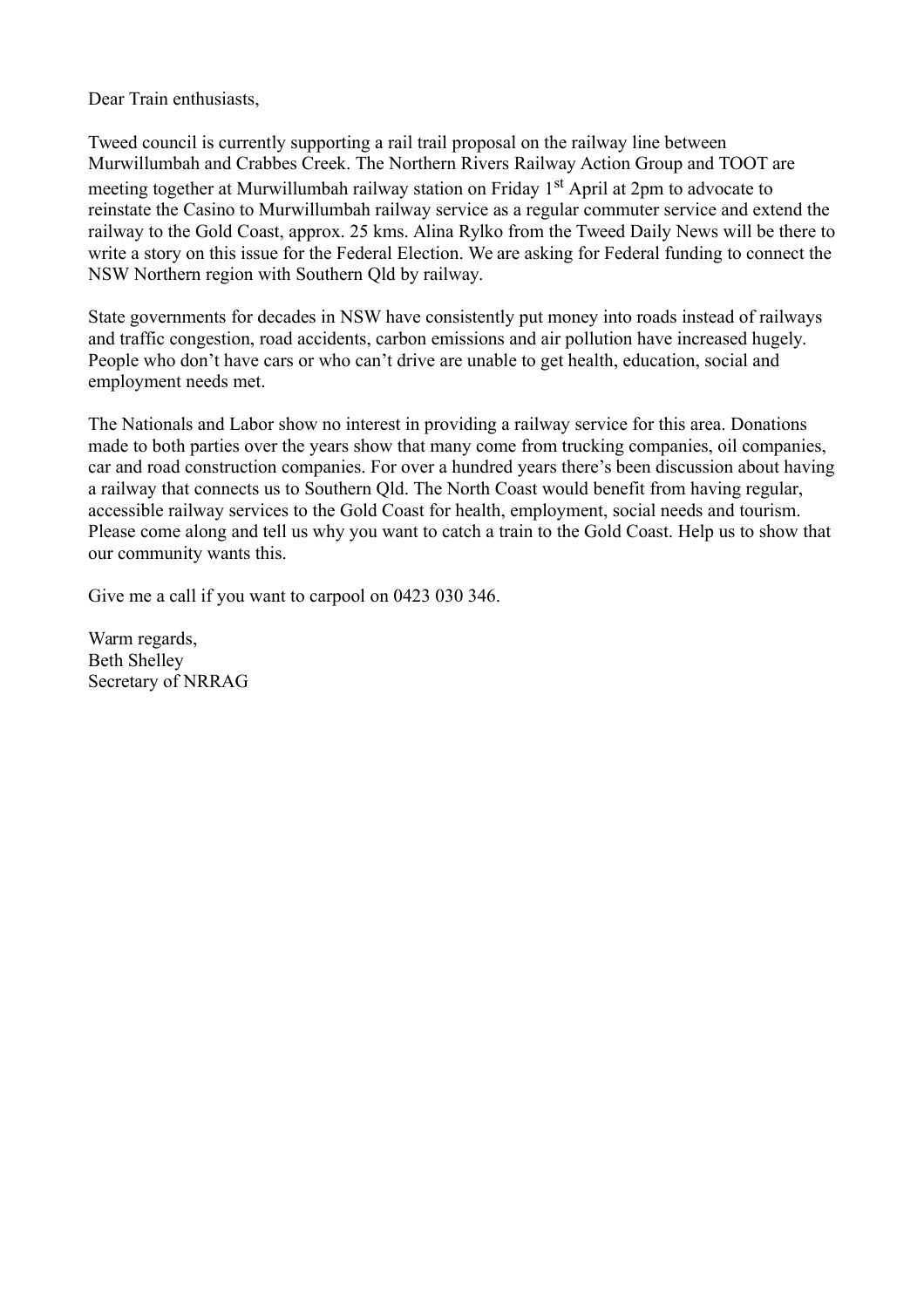## **Questions about using Police against environmental activists**.

By Scott Sledge

50 Gabal Road Lillian Rock NSW 2480 11<sup>th</sup> March 2016 Ph. 0266 897 466 What sort of society turns the Police to attack those who would ensure a sustainable future for all? How do we live on our unique planet in a way that creates the greatest good for the greatest number? Why do we allow vested interests such as mining companies to buy influence so they control what governments do?

\$5500 is the new (maximum) penalty for trespass on mine sites in NSW. The definition of a mine now includes any land subject to CSG exploration. To drill or mine without a license has been reduced from \$1.1 M to \$5000. Illegal mining is now less expensive than protesting! Is that a bad joke?! Also, police can order people to "move on " even from private property and not return for 72 hours.

Obviously the mining companies got government action in exchange for campaign donations. To buy such favour in a democracy is quite simply corrupt.

What was the big hurry that the NSW government changed its long-established procedures for scrutiny and debate of newly proposed legislation to rush the "SANTOS laws" through both Houses in a single day? Was there an emergency? NSW locked by a general strike? No. SANTOS wanted the Gamillaroy people local farmers and their allied Knitting Nannas out of the way of their CSG project in the Pillaga forest. Whitehaven Coal company wanted help with protestors locking on to equipment needed to destroy the unique Leards Forest.

If a company destroys public property (such as forests and aquifers) in its greedy quest for private profit, should we not applaud the volunteer citizens who sacrifice their time and comforts to stand in the way of such destruction long enough to for the bright lights of truth to show what the real environmental vandals are doing in the dark?

The media often shows the world what is at stake and that embarrasses the govt who feel obliged to protect companies who donate to their election campaigns. Governments call non-violent protectors names like "eco-fascists." And expose them pay huge fines hoping they won't dare oppose/expose the dirty doings of a corrupt system. It seems like those who would damage/destroy the world for short-term profit are favoured over those who would preserve it for us all. Who, then, are the "fascists"? Who uses the police to enforce mining by martial law?

When non-violence is "bad" and results in repression and "pain compliance" by police then good values are reversed , that is to say , skewed – or is that too polite a word? Do we have to accept corruption as the "new normal?" No. We can vote for candidates/parties who renounce corporate donations. Could we try publicly-funded campaign info only?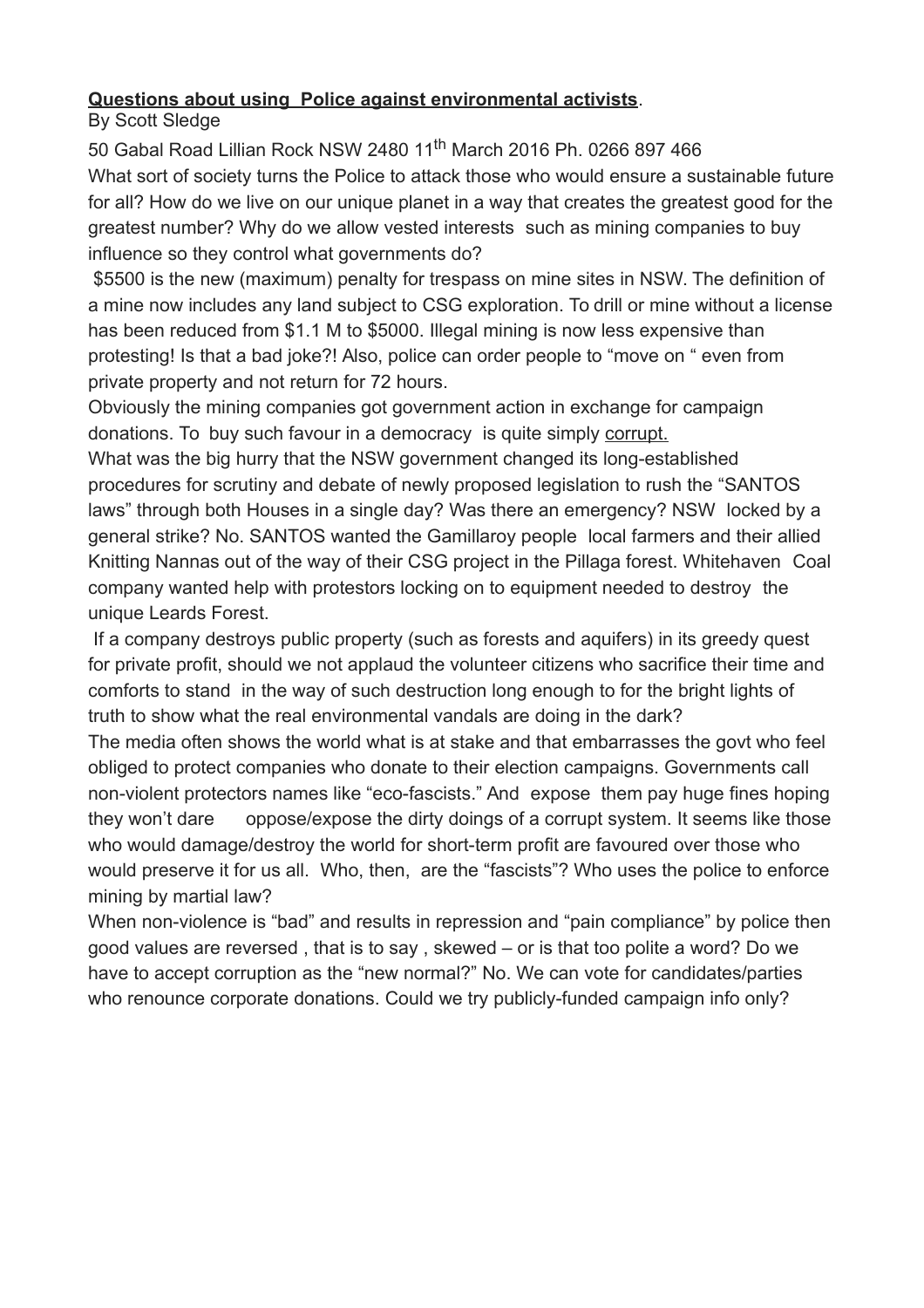Dear Minister, Make no mistake : what happens to the koalas will happen to humans. **You** can save them. Please do it! Section 10 (the Broadwater to Coolgardie section) has been opposed by local residents and conservation groups for over 10 years. The proposed deviation will **add** 2.8 km to the existing highway and split Ballina's most important wildlife corridor in two. This area is home to more than 38 threatened or endangered species.

Sincerely, Scott Sledge President Northern Rivers Guardians, Inc PO Box 309 Murwillumbah NSW 25 March 2016

Hi Sam,

Lovely chatting today, despite the unfortunate reason for my call.

Below is some suggested text to send to your supporters, along with a link to the petition. Also, with respect to meeting with your MP to discuss the issue, NCC has created a guide: [http://www.nature.org.au/](http://www.nature.org.au/media/172085/guide-to-meeting-your-local-mp-biodiversity-legislation-review.pdf) . I will send some background memoranda by separate email.

Subject: Stop Baird's War on Trees

The Baird Government is just weeks away from scrapping the laws that protect trees and bushland across NSW and replacing them with a watered down law that threatens to bring bulldozers back to NSW threatened environment.

Environment groups have formed a new Stand Up For Nature alliance and urgent petition to Premier Baird to push back against the scrapping of nature laws.

[Please sign the important petition online now](http://www.standupfornature.org.au/petition?recruiter_id=108171) and share it with your friends on [Facebook.](https://www.facebook.com/naturensw/photos/a.175414079136806.45532.156271657717715/1139156902762514/?type=3&theater) We're using the hashtag #StandUpForNature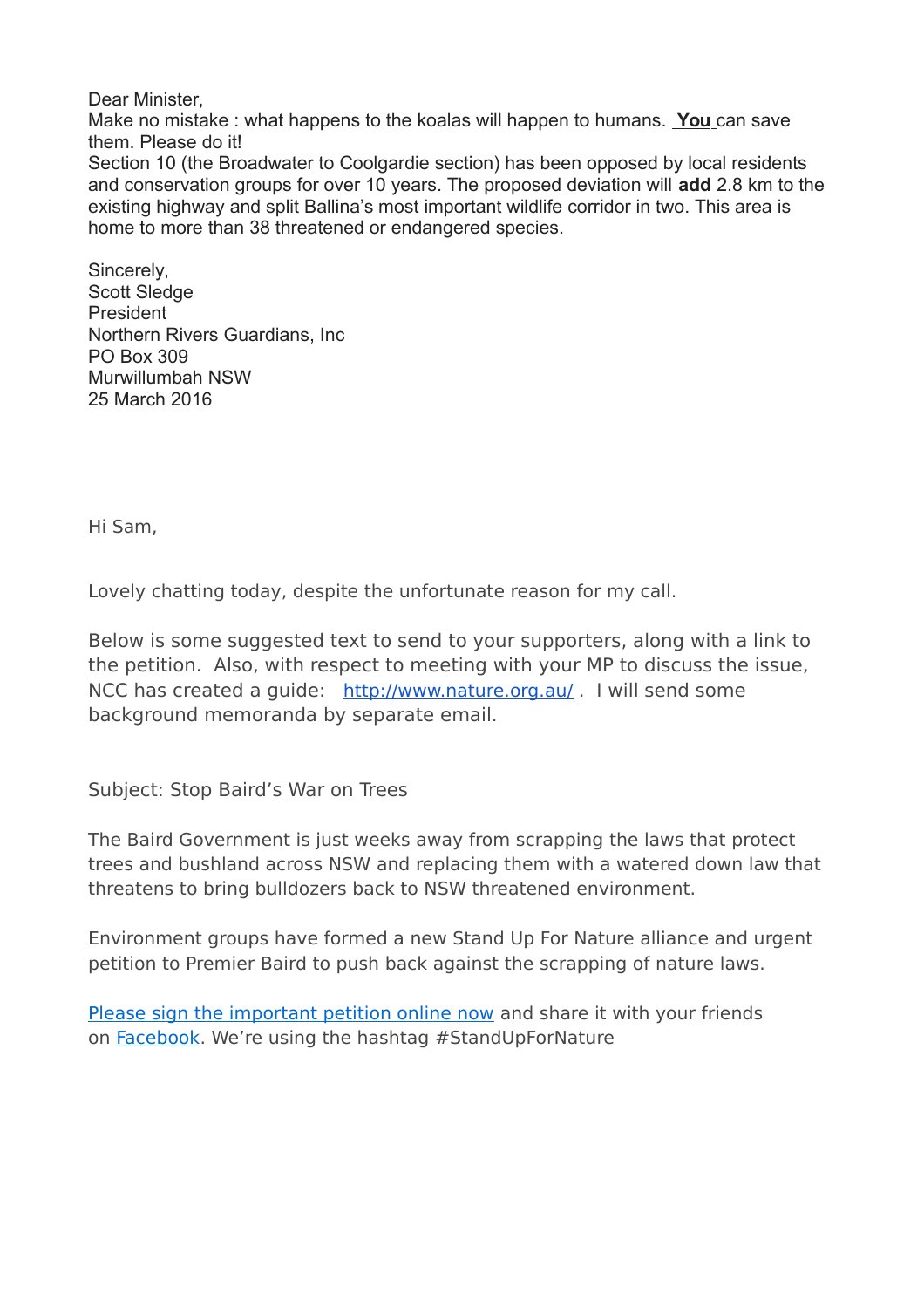Land clearing is the number one threat to many precious animals at risk from extinction in NSW. You can be their voice and call upon Premier Baird to end his war on trees.

[Please sign and share this urgent petition](http://www.standupfornature.org.au/petition?recruiter_id=108171) - our wildlife needs your voice.

Thank you again for your support on this campaign. Please let me know if there is any other information I can provide.

Best

Julie

Dear NR Guardians I'm sure you are as outraged as me - jail and massive fines for protecting the land, water and communities. It's a disgrace - please sign this petition and share widely.

There is also more info to read in the Media Release below:

Hi here is a petition to Premier Baird asking for protection of farmer's rights to oppose Coal and Gas mining without the threat of Jail and massive fines.

Please sign it and pass it on .

It's here: [http://www.lockthegate.org.au/](http://www.lockthegate.org.au/dont_punish_the_people_petition)

On 14/03/2016 9:00 AM, Robyn & Simon Chance wrote:

Hi George , can you direct me to the petition to Premier regarding fascist governments draconian protest laws?

**Simon** 

On 14/03/2016, at 6:10 AM, George Woods wrote:

Good morning folks,

The media release below has been sent out this morning, bringing Northern Rivers and North West farmers together to issue a challenge to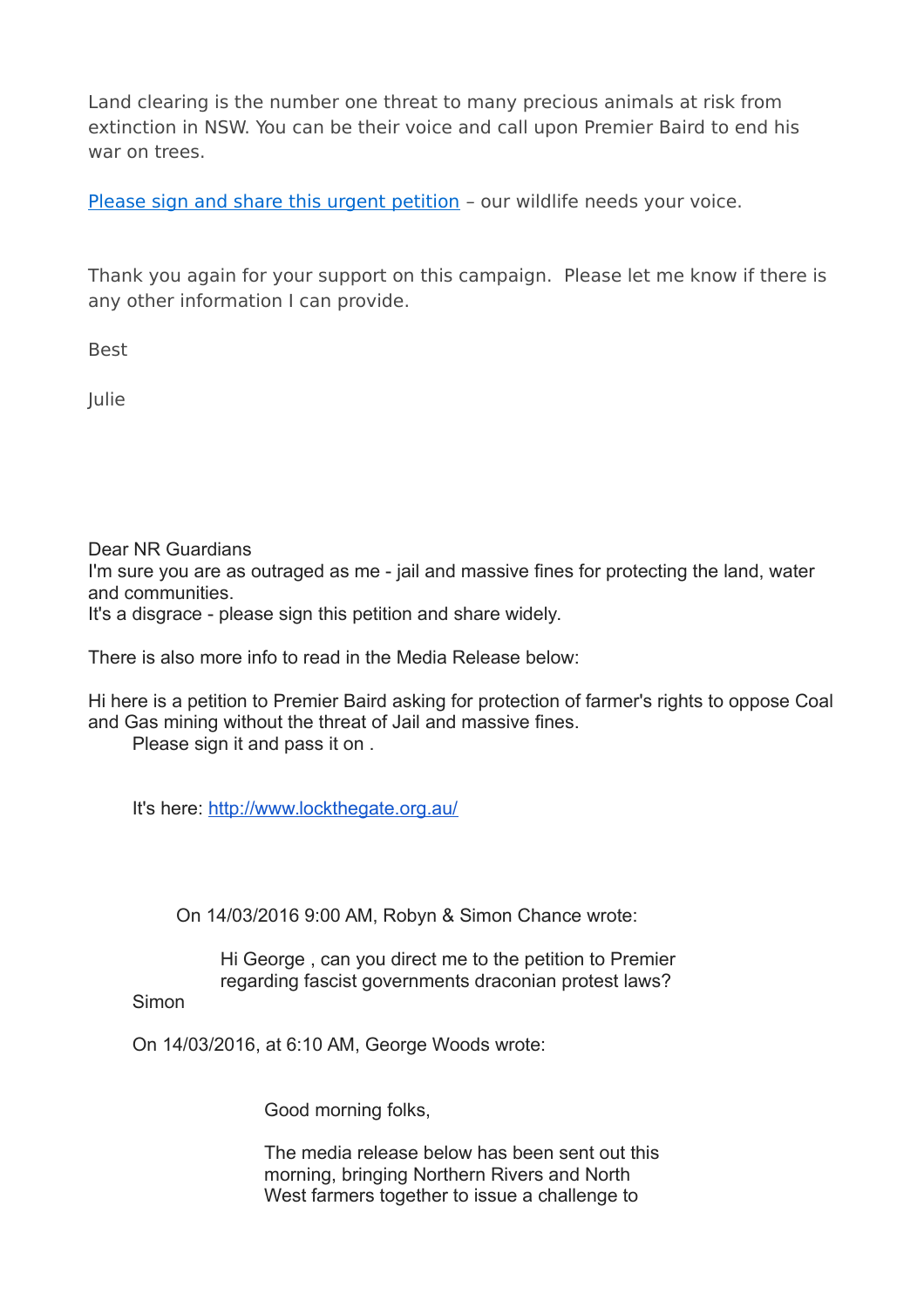the Shooters, Fishers and Farmers Party to not fail their first important test, and to vote down the Baird Government's heavy-handed new anti-protest laws.

The release is online here: [http://www.lockthegate.org.au/](http://www.lockthegate.org.au/alarm_in_the_bush)

Yesterday arvo, we launched a petition to Mike Baird calling on him to withdraw the laws. We're more than halfway to our target of 5,000 signatures, and it would be great to get there by the time the Leewood vigil and Sydney rally begin on Tuesday morning.

Well done to everyone that has been calling and pressuring Baird and the SFP so far.

cheers

george

## **Media Release**

### **14 March 2016**

## **ALARM IN THE BUSH AS SHOOTERS PARTY SIGNAL INTENT TO VOTE FOR BAIRD CRACK-DOWN ON FARMERS**

Landholders from the Northern Rivers and North-West NSW have described the laws introduced into NSW Parliament last week to crack-down on farmers who oppose CSG mining as the first big test of the recently re-badged Shooters, Fishers and 'Farmers' Party.

At this stage, the Shooters and Fishers have told farmers who have approached their office that they will vote for the law changes, raising alarm bells across the bush.

"These laws are a fundamental property right issue, because they mean that landholders like us can be arrested on our own properties and possibly jailed for up to 7-years for peacefully opposing CSG," said **Northern Rivers farmer, licensed shooter and member of the Sporting Shooters Association, Peter Nielsen**.

"We can't believe that a party that has just decided to call itself the 'farmers' party would hang landholders out to dry like this."

**North-west peanut and potato farmer, Sarah Ciesolka, said**:

"These laws crack down on public assemblies in our region and make farmers subject to invasive search powers without a warrant. This puts our basic freedoms on our properties and in our regions at risk in ways which we could never have imagined.

"A CSG company will be penalised far less for endangering land and water than I would be for protecting the very same land and water that my family depends on for their life and livelihood.

"This is brutally anti-democratic in a region like ours, where comprehensive community surveys have found that 96% of landholders across 3 million hectares of land overwhelmingly reject plans for CSG gasfields.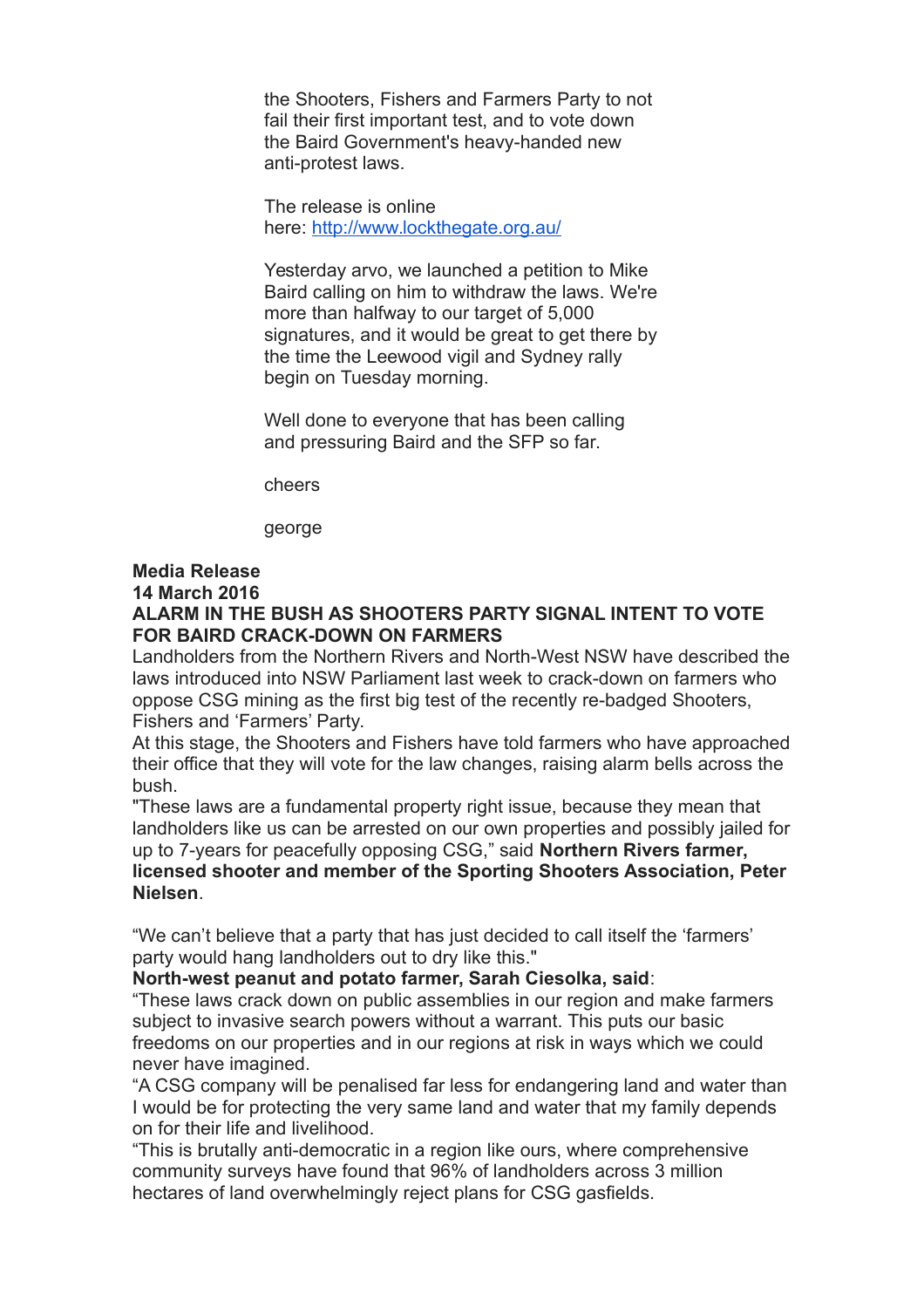"If the Shooters Party votes to criminalise us while we move around our own properties, then it will be fatal to their aspirations in the bush.

"This is a test as to whether the Shooters Party will be a voice for farmers and landholders, or whether they are just a rubber stamp for the NSW Government and their CSG agenda in the Upper House of Parliament" she said.

**Northern Rivers farmer, licensed shooter and member of the Sporting Shooters Association, Peter Nielsen**, said that:

"We believe these new laws will also have far-reaching repercussions for the rights of hunters operating on farms in NSW.

"It means that operating gasfields will effectively become off-limits to hunting, because of the risks that they could be accused of hindering operations.

"Hunters will also become subject to random search and seize powers that would make a regular day out a very difficult process indeed.

"We're calling on the Shooters, Fishers and Farmers Party to live up to their new name, and to vote these laws down in the Upper House" he said.

### **Further comment:**

**Peter Nielsen - 0417 324649 Sarah Ciesolka - 0439 551116**

## **A few questions about using Police against environmental activists**.

By Scott Sledge

50 Gabal Road Lillian Rock NSW 2480 11<sup>th</sup> March 2016 Ph. 0266 897 466 What sort of society turns the Police to attack those who would ensure a sustainable future for all? How do we live on our unique planet in a way that creates the greatest good for the greatest number? Why do we allow vested interest such as mining companies to buy influence so they control what governments do? \$5000 for trespass is proposed for mine sites in NSW? Is that a bad joke?!

If a company destroys common property (such as forests and aquifers) in its greedy quest for private profit, should we not applaud the volunteer citizens who sacrifice their time and comforts to stand in the way of such destruction long enough to for the bright lights of truth to show what the environmental vandals are doing in the dark? The media often shows the world what is at stake and that embarrasses the govt who feel obliged to protect the companies who donate to their election campaigns. Governments call them names like "eco-fascists." And make them pay huge fines so that they won't dare oppose/expose the dirty doings of a corrupt system. It seems like those who would damage/destroy the world for short-term profit are favoured over those who would preserve it for us all. So, who are the "fascists"? Who uses the police to enforce mining by martial law? When non-violence is "bad" and results in repression and "pain compliance" by police then good values are reversed , that is to say , skewed – or is that too polite a word?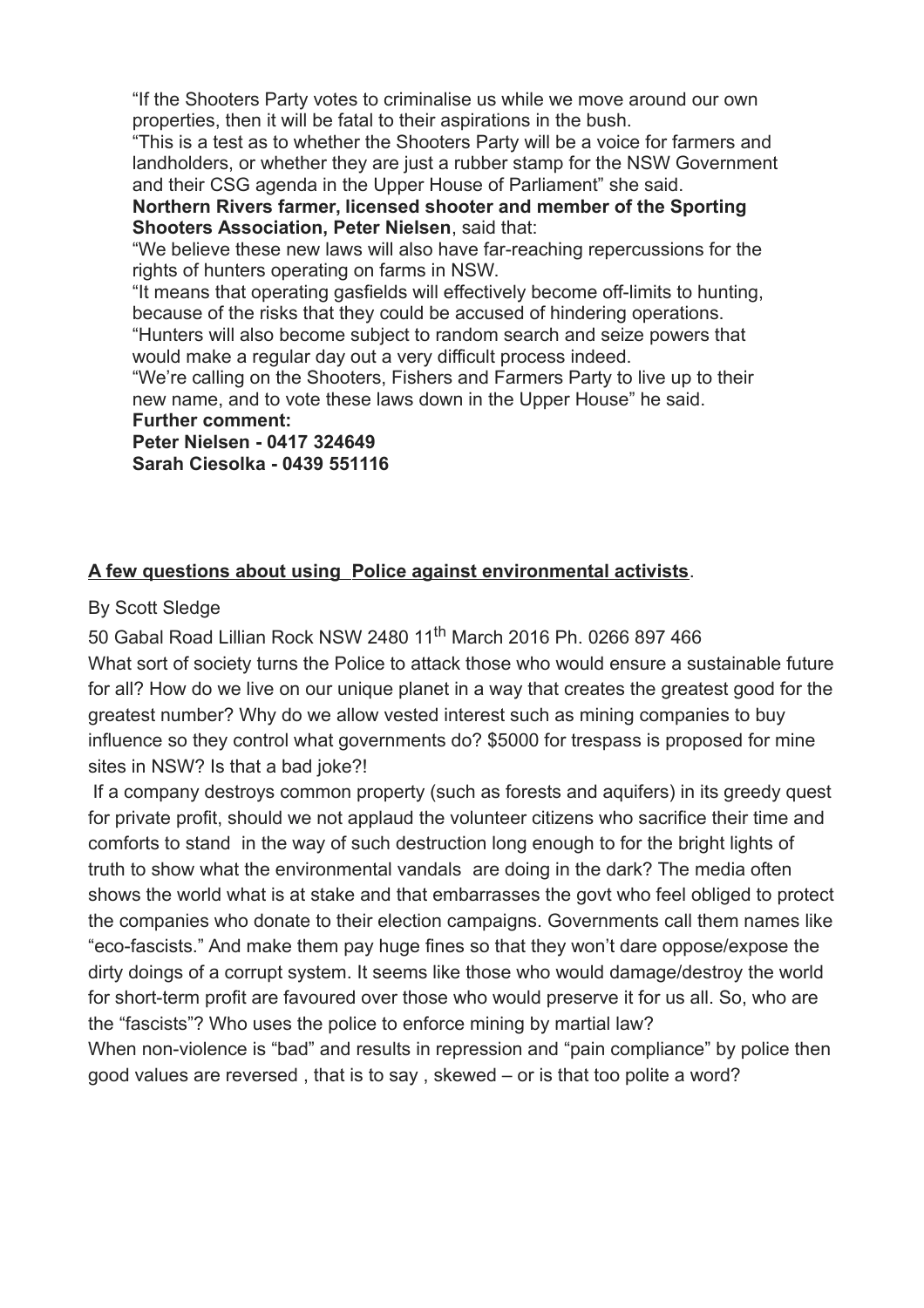ew post on [http://jeremybuckingham.org](http://jeremybuckingham.org/)

# **[Seven years jail for mine protesters under Mike Baird's](http://jeremybuckingham.org/2016/03/10/seven-years-jail-for-mine-protesters-under-mike-bairds-new-laws/)  [n](http://jeremybuckingham.org/author/maxphillips/)ew [laws](http://jeremybuckingham.org/2016/03/10/seven-years-jail-for-mine-protesters-under-mike-bairds-new-laws/)**

by [maxphillips](http://jeremybuckingham.org/author/maxphillips/)

## **MEDIA RELEASE - 10 March 2016**

The Greens NSW Mining Spokesperson Jeremy Buckingham today said it was outrageous that the NSW Government's *Inclosed Lands, Crimes and Law Enforcement Legislation Amendment (Interference) Bill 2016* currently before the parliament will change the definition of a mine site so that peaceful protesters against coal and coal seam gas will face jail sentences of up to seven years for simply expressing their democratic rights.

[Section 201](http://www.austlii.edu.au/au/legis/nsw/consol_act/ca190082/s201.html) of the *Crimes Act 1900* was originally intended to stop serious acts of industrial sabotage by protesting mine workers in the 1980s, but the Bill before parliament expands the definition to encompass coal seam gas sites and construction sites after the courts ruled that protesters trying to stop the construction of Maules Creek coal mine could not be prosecuted under this section as it was a construction site, not a mine.

"Under these draconian laws, Wallabies Captain David Pocock and scores of 'Knitting nannas' could be thrown in jail for years simply for standing up for what they feel is important," said Greens MP Jeremy Buckingham.

"This section of the law is intended for serious acts of sabotage. It is wrong to apply this section to someone exercising their democratic rights by standing in front of a mining truck, or trespassing with a bike lock and a banner against coal or coal seam gas.

"The government is intimidating protesters with threats of long jail terms to please their mates running the big mining and gas companies.

"Mike Baird should recognise that the significant movement by farmers and others against coal seam gas and coal in NSW is an issue requiring a political solution, not one that will be solved by police arresting protesters and throwing them in jail or issuing crippling fines."

**[maxphillips](http://jeremybuckingham.org/author/maxphillips/)** | March 10, 2016 at 5:26 pm | Tags: [Coal Mining,](http://jeremybuckingham.org/?tag=coal-mining) Coal seam [gas,](http://jeremybuckingham.org/?tag=coal-seam-gas)[Fracking,](http://jeremybuckingham.org/?tag=fracking) [slider](http://jeremybuckingham.org/?tag=slider) | Categories: [Media,](http://jeremybuckingham.org/?cat=292) [Mining](http://jeremybuckingham.org/?cat=54069) | URL: <http://wp.me/p4Hjr0-16L> [Comment](http://jeremybuckingham.org/2016/03/10/seven-years-jail-for-mine-protesters-under-mike-bairds-new-laws/#respond) See all

[comments](http://jeremybuckingham.org/2016/03/10/seven-years-jail-for-mine-protesters-under-mike-bairds-new-laws/#comments)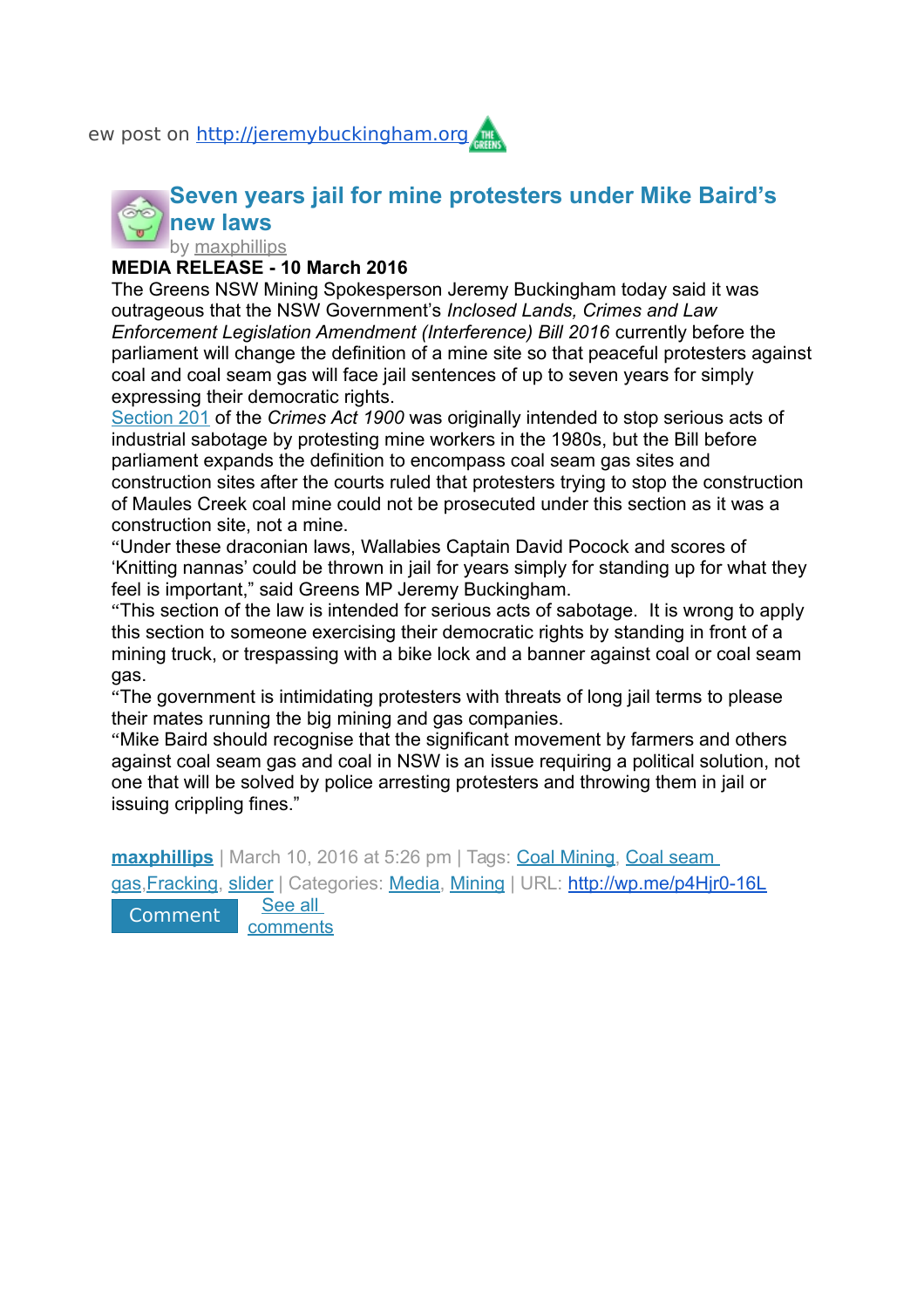Dear NR Guardians... It seems incredible we have to fight for this... but it looks like we do! Please sign and share widely!!

Hi

The Baird Government is introducing harsh new laws and penalties to crush peaceful protest against Santos' dangerous coal seam gas project in Narrabri, while at the same time helping the CSG giant avoid massive penalties.

Since 2010, Santos has donated \$568,857 to the LNP.<sup>1</sup> Now, they have a suite of new laws to make their life easier. This is the toxic influence of mining companies over our politicians at its very worst.

### **[Sign the petition against these outrageous law changes.](https://www.getup.org.au/campaigns/coal-seam-gas/the-santos-law/no-special-laws-for-santos?t=zYPXDsP82&utm_content=12007&utm_campaign=Mike%20Baird%20just%20wrote%20a%20new%20law%20for%20Santos&utm_source=blast&utm_medium=email)**

The NSW State Government is increasing the current penalty for protesting at CSG sites by more than *ten times*, from \$500 to \$5500.

At the same time they've introduced a pathetic new penalty regime for CSG companies that could see companies fined just \$5000 for drilling without approval.<sup>2</sup>Before now, a court could prosecute companies *up to \$1.1 million.* **At \$5000, CSG companies like Santos can now be fined** *less* **for endangering our land and water than we could be for trying to protect it.**

And it gets worse -- these new laws would also restrict the right to free assembly -- giving police extra powers to move people on. Even if they are on public land.<sup>3</sup>

It's no coincidence that these laws are being introduced now just as pressure mounts on Santos to abandon the last CSG project standing in NSW -- the Narrabri gas project, in the heart of the beautiful Pilliga forest.

#### **[Click here to sign the petition against these undemocratic law changes.](https://www.getup.org.au/campaigns/coal-seam-gas/the-santos-law/no-special-laws-for-santos?t=zYPXDsP82&utm_content=12007&utm_campaign=Mike%20Baird%20just%20wrote%20a%20new%20law%20for%20Santos&utm_source=blast&utm_medium=email)**

For too long mining companies have been able to purchase power, holding disproportionate influence over our government, and we've had enough.

Civil rights shouldn't be sold to the highest bidder.

#### **[Click here to say no to Mike Baird's Santos laws.](https://www.getup.org.au/campaigns/coal-seam-gas/the-santos-law/no-special-laws-for-santos?t=zYPXDsP82&utm_content=12007&utm_campaign=Mike%20Baird%20just%20wrote%20a%20new%20law%20for%20Santos&utm_source=blast&utm_medium=email)**

Adam and Sam R, for the GetUp team

*References [1] [AEC Political Donations](http://periodicdisclosures.aec.gov.au/Donor.aspx?SubmissionId=56&ClientId=626&t=zYPXDsP82&utm_content=12007&utm_campaign=Mike%20Baird%20just%20wrote%20a%20new%20law%20for%20Santos&utm_source=blast&utm_medium=email) [2] Smaller penalties for CSG companies amid crack down on protesters, Sydney Morning Herald, 7 March 2016 [3] EXPLAINER: Mike Baird's Anti-Protest Laws – What Are They And Who Hates Them, New Matilda, 7 March 2016*